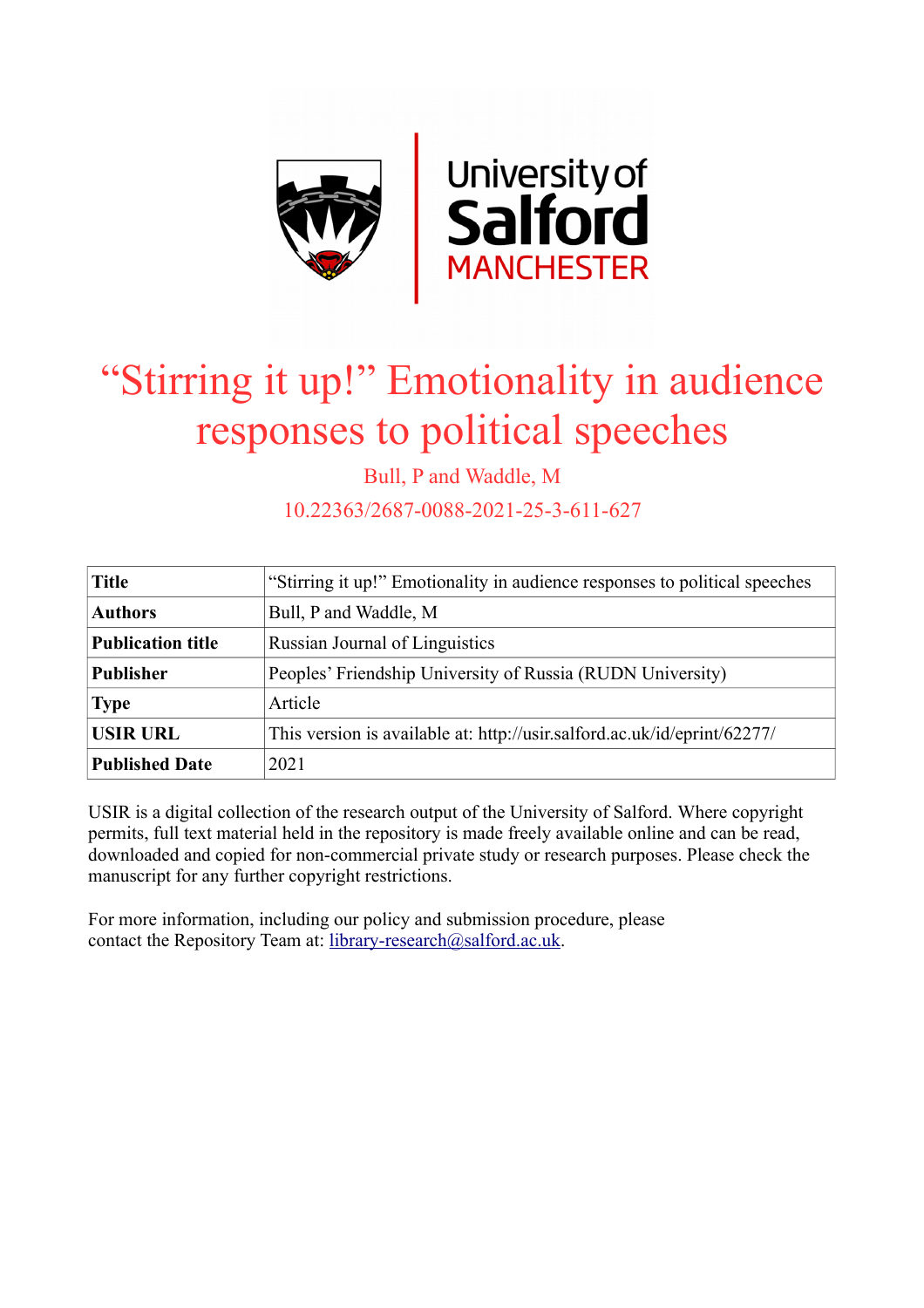

DOI: https://doi.org/10.22363/2687‐0088‐2021‐25‐3‐611‐627

Research article

# **"Stirring it up!" Emotionality in audience responses to political speeches**

Peter BULL<sup>1, 2</sup> and Maurice WADDLE<sup>1</sup>

1 University of York *York, UK*  <sup>2</sup>University of Salford *Manchester, UK*

#### **Abstract**

Speaker-audience interaction in political speeches has been conceptualised as a form of dialogue between speaker and audience. Of particular importance is research pioneered by Atkinson (e.g., 1983, 1984a, 1984b) on the analysis of rhetorical devices utilised by politicians to invite audience applause. Atkinson was not concerned with emotionalisation in political speech-making, rather with how applause was invited in relation to group identities through ingroup praise and/or outgroup derogation. However, his theory has provided important insights into how speakers invite audience responses, and a powerful stimulus for associated research. The purpose of this article is to address the shortfall of emotionalisation research within the realm of political speeches. We begin with an account of Atkinson's influential theory of rhetoric, followed by a relevant critique. The focus then turns to our main aim, namely, how key findings from previous speech research can be interpreted in terms of emotionalisation. Specifically, the focus is on audience responses to the words of political speakers, and how different forms of response may reflect audience emotionality. It is proposed that both duration and frequency of invited affiliative audience responses may indicate more positive emotional audience responses, while uninvited interruptive audience applause and booing may provide notable clues to issues on which audiences have strong feelings. It is concluded that there is strong evidence that both invited and uninvited audience responses may provide important clues to emotionalisation – both positive and negative – in political speeches.

**Keywords:** *oratory, political speeches, rhetorical devices, applause, laughter, cheering, chanting, booing* 

#### **For citation:**

Bull, Peter & Maurice Waddle. 2021. "Stirring it up!" Emotionality in audience responses to political speeches. *Russian Journal of Linguistics* 25 (3). 611–627. https://doi.org/10.22363/2687-0088-2021-25-3-611-627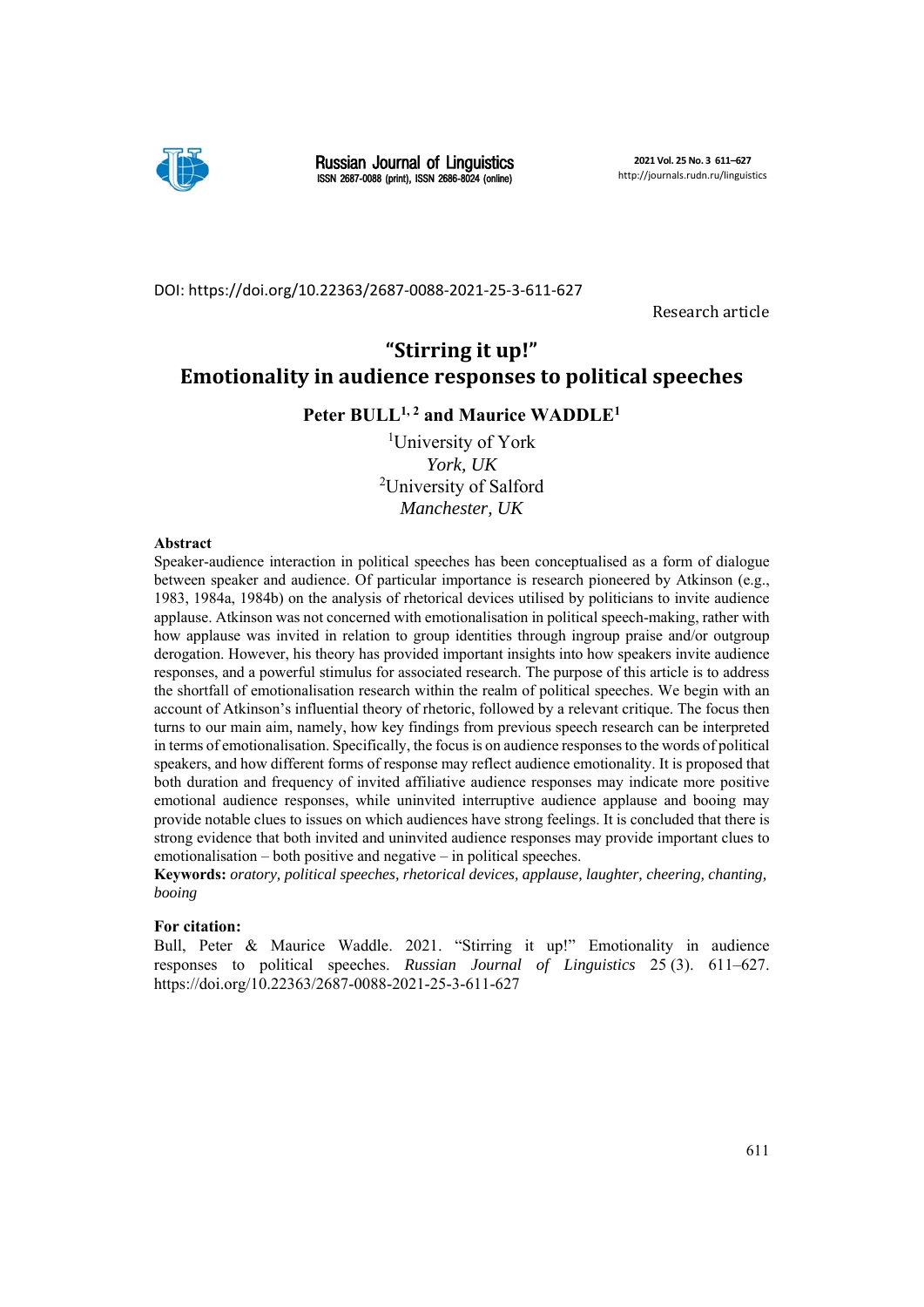Научная статья

# **Эмоциональность в реакциях аудитории на выступления политиков**

**Питер БУЛЛ1, 2 и Морис УОДДЛ1**

1 Йоркский университет *Йорк, Великобритания* 2 Солфордский университет *Манчестер, Великобритания*

#### **Аннотация**

Взаимодействие спикера и аудитории в политических выступлениях концептуализируется как форма диалога между ними. Особое значение в этой связи имеют исследования Аткинсона (Atkinson 1983, 1984a, 1984b), который первым обратился к риторическим приемам, используемым политиками с целью получения аплодисментов аудитории. Аткинсона интересовала не столько эмоциональность в политических выступлениях, сколько способ получения аплодисментов в привязке к групповой идентичности, а именно через внутригрупповую похвалу и / или внегрупповое уничижение. Eго теория позволила понять, как выступающие вызывают отклик аудитории, и она послужила стимулом для дальнейших исследований в данной области. Цель статьи – восполнить недостаток исследований эмоционализации в политическом дискурсе. Мы остановимся на анализе теории риторики Аткинсона и отметим ряд ее недостатков. Затем перейдем к нашему главному вопросу, а именно – как результаты предыдущих исследований в области риторики могут быть интерпретированы с точки зрения эмоционализации. Основное внимание будет уделено реакции аудитории на слова политиков и тому, как различные формы ответа аудитории отражают ее эмоциональное состояние. Высказывается мнение, что как продолжительность, так и частота ожидаемых реакций аудитории могут указывать на более положительные эмоциональные отклики, в то время как случайные прерывистые аплодисменты и освистывание могут указывать на то, какие вопросы вызывают у аудитории неприятие и возмущение. Делается вывод, что как ожидаемые, так и неожидаемые реакции аудитории, положительные и отрицательные, могут быть свидетельством эмоционализации политических выступлений, и они дают ключ к пониманию этого процесса.

**Ключевые слова***: ораторское искусство, политические выступления, риторические приемы, эмоционализация*

#### **Для цитирования:**

Bull P., Waddle M. "Stirring it up!" Emotionality in audience responses to political speeches. *Russian Journal of Linguistics.* 2021. Vol. 25. № 3. P. 611–627. https://doi.org/10.22363/2687- 0088-2021-25-3-611-627

### **1. Introduction**

Oratory has always been an important form of political communication, its study dating back to the ancient civilisations of Greece and Rome. In the modern era, significant insights have been gained into how politicians interact with live audiences through the finely detailed microanalysis of audio, visual, and text-based materials across a broad range of research approaches. Whilst oratory was traditionally regarded as monologic, a central finding from this substantial body of research concerns the role of audiences in a two-way interchange. Indeed, research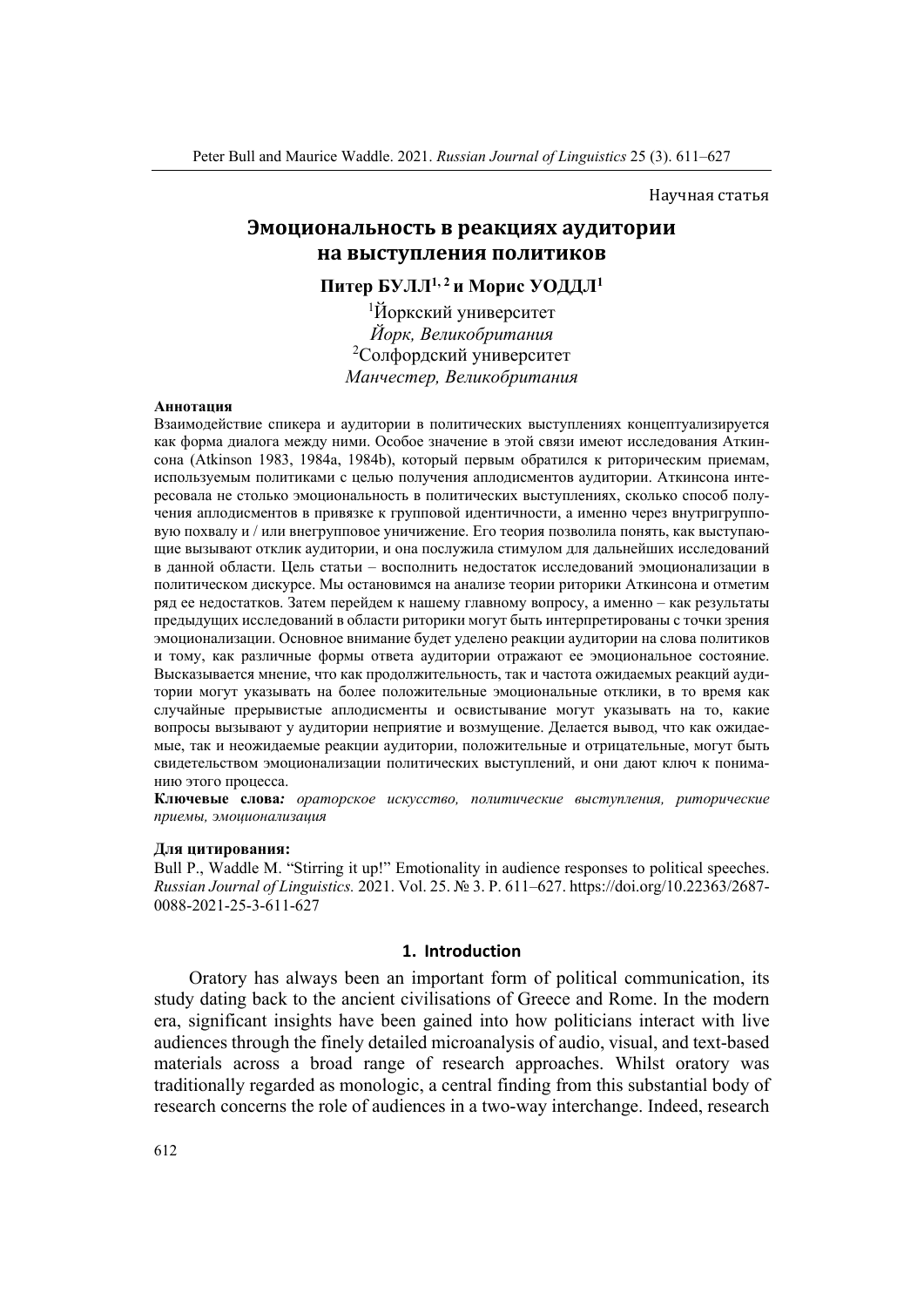on speaker-audience interaction has shown how political speeches can be conceptualised as a form of dialogue between speaker and audience. The key purpose of this article is to consider how emotional responses feature in those interactions.

To set the scene, we will first describe and review some highly influential and relevant studies. Of particular importance is research focused on rhetorical techniques utilised by politicians to invite audience applause, pioneered by Atkinson (e.g., 1983, 1984a, 1984b). His theory of rhetoric is reported in the next section, which includes a critique based on subsequent related research. In section 3, the focus is on audience responses in political speeches in relation to speaker rhetoric and speech content, and how different forms of response may reflect different degrees of audience emotionality.

## **2. Atkinson's theory of rhetoric and its critique**

Atkinson's key insight was to compare political speech-making with how people take turns in conversation. Thus, just as a listening participant in a conversation may take a turn by anticipating when the speaker will reach the end of an utterance (e.g., Duncan & Fiske 1985, Walker 1982), so audience members are able to anticipate when the speaker will reach what is termed a *completion point* (Jefferson 1990). This occurs via the rhetorical structure of the speech, which can facilitate applause at appropriate moments, and which is typically reflected in close speech-applause synchrony. So, just as conversation participants take it in turn to talk, speaker and audience may also take turns – although the "turns" of an audience are essentially limited to traditional displays of approval or disapproval (such as applause, cheering or booing). From his close analysis of speeches, Atkinson (1983, 1984a, 1984b) revealed how *rhetorical devices* (RDs) embedded in the structure bring about the typically seamless transition between speech and applause.

Atkinson (1983, 1984a, 1984b) identified four such RDs – *list, contrast, naming*, and expressing *gratitude* – which, when used appropriately by speakers, facilitate timely applause. For example, in conversation, the end of a list can signal the end of an utterance. Such lists typically consist of three items, and once the listener recognises that a list is under way, it is possible to anticipate when the speaker is about to complete the utterance. Similarly, in the context of political speeches, the *three-part list* may signal to the audience when to begin their applause.

The second RD identified by Atkinson (e.g., 1984a) is the contrast*,* which juxtaposes a word, phrase, or sentence with its opposite. To enhance effectiveness, the two parts of the contrast should be a close match in terms of construction and duration, thereby allowing the audience to more easily anticipate the point of completion. If the structure of the contrast is too brief, people may have insufficient time to recognise that a completion point is approaching, let alone to produce an appropriate response. According to Atkinson (1984a), the contrast is by far the most common RD used to invite applause.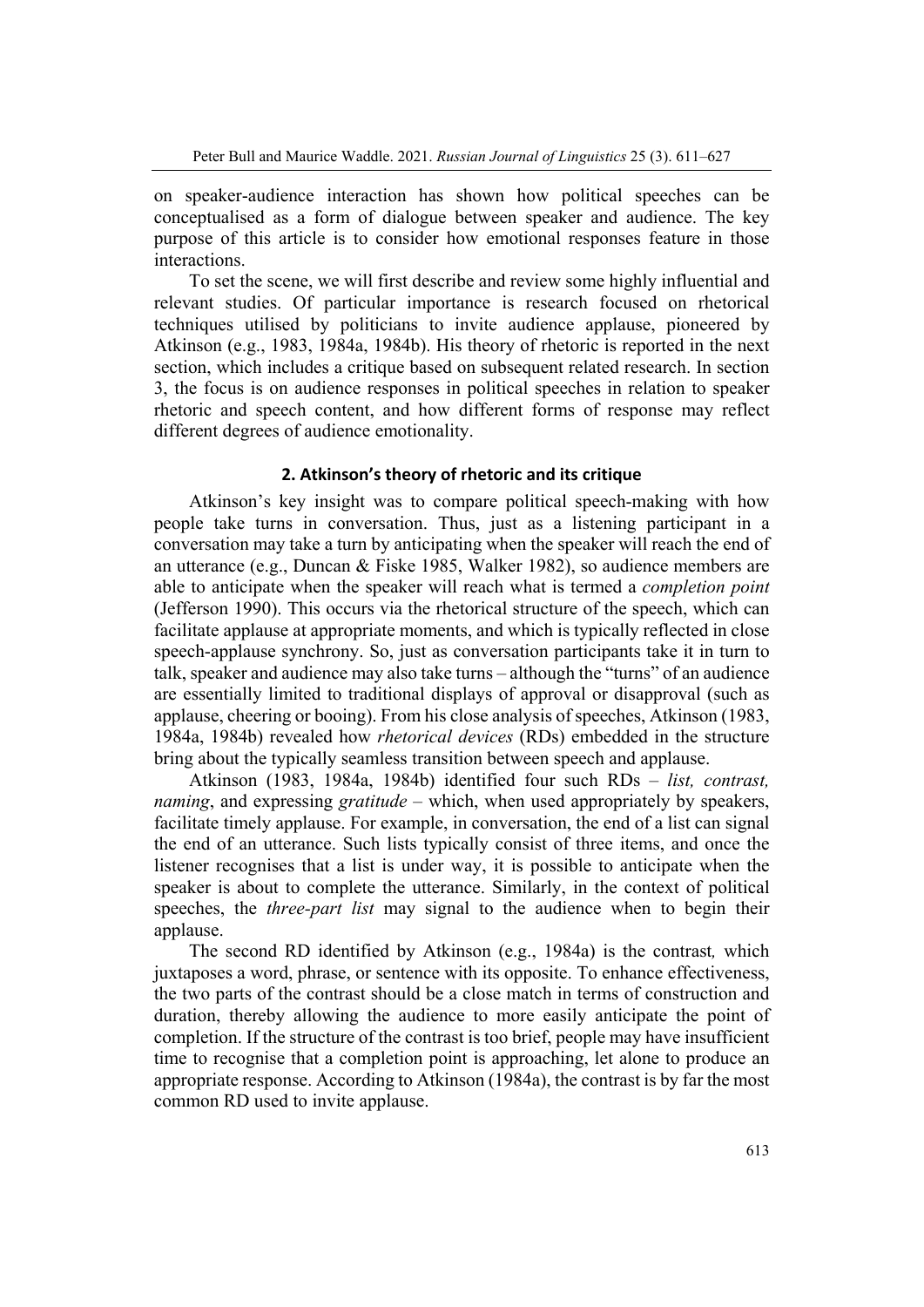A key feature of both the three-part list and the contrast is that they are not used *explicitly* to invite applause, for example, "Please put your hands together to give a round of applause" or "I ask for your support". However, these RDs are *implicit* invitations, embedded in the structure of the speech, thereby discretely indicating to the audience when applause is appropriate.

The two remaining devices identifiable from the work of Atkinson (1984a), naming and expressing gratitude, are often used jointly. In inviting the audience to show their appreciation for a particular individual, the speaker may start by giving some clues to the person's identity, then continue with their eulogising, before finally revealing the person's name. The audience is thus given ample time to realise that applause is expected and to anticipate to whom the speaker is referring, so that they are fully prepared when the name is finally announced (Atkinson 1984a). Such instances of naming are often combined with expressions of gratitude, where the speaker thanks the named person, who, in the context of political speeches, is often someone in attendance.

Expanding on the foregoing research, Heritage and Greatbatch (1986) identified five further RDs used to invite applause implicitly: namely, *puzzlesolution, headline-punchline, position taking, combination,* and *pursuit*. In a puzzle-solution device, the speaker first establishes a kind of puzzle (or refers to a problematic issue), to which they then offer or propose the solution – which is the significant and thereby applaudable part of their message. Similar in structure to the puzzle-solution, although somewhat simpler, is the headline-punchline device. Here, the speaker proposes to make an announcement, pledge, or declaration, then proceeds to make it. The approaching applaudable part of the message is made salient by the speaker giving advance notice of what they are about to say. The device of position taking, is recognisable by the speaker first describing a state of affairs for which they may be expected to take a strongly evaluative stance. Immediately following their description, the speaker clarifies their position by overtly and unambiguously either supporting or condemning the stated issue. Any of these devices may be used in combination with one or more of the others to further emphasise the approaching completion point and the applaudable part of the message. Finally, in cases where an audience fails to provide the desired timely response, speakers may employ a pursuit – often in the form of a re-emphasised or re-phrased point – to actively pursue the applause.

Heritage and Greatbatch's (1986) analysis was based on all 476 speeches from the conferences of the three main political parties (Conservative, Labour, and Liberal) broadcast on British television in 1981. They found contrasts to be associated with one third of the incidents of collective applause during speeches, and lists with 12.6%; hence, almost half of the applause was associated with the two main RDs identified originally by Atkinson (1983, 1984a, 1984b). With the inclusion of their five newly-identified devices, 68% of collective applause was associated with these seven RDs.

A further two RDs were identified by Bull and Wells (2002). They argued for the inclusion of *jokes* – as jokes often lead to applause as well as laughter – and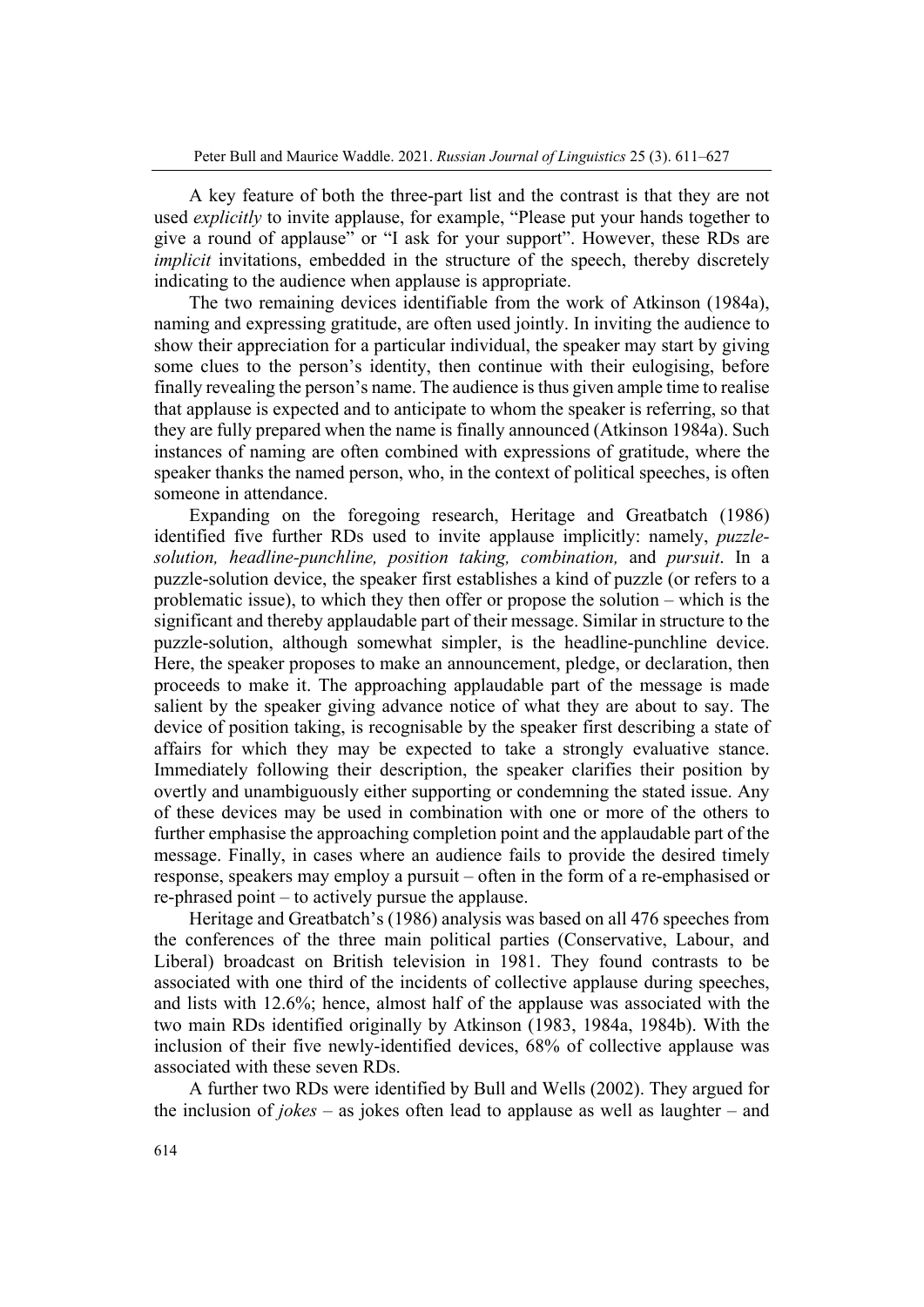what they termed *negative naming*. Distinct from naming, where the audience are invited to show their appreciation for a particular individual (Atkinson 1984a), negative naming is typified by applause brought about by the condemnation or ridicule of a named person. The negatively named person tends to be an opposition politician, but the device can be used more widely to castigate an opposing political party or some other group that the speaker wishes to criticise. Negative namings may even prompt a more raucous form of audience response, namely, booing, especially in speeches at political rallies in the United States (Bull & Miskinis 2015), but this tends not to be a common feature in the UK.

A clear demonstration of the audience impact of RDs comes from a recent study by O'Gorman and Bull (2021), in which they compared 14 speeches from two recent British political leaders: Theresa May (former Conservative Prime Minister, 2016–2019) and Jeremy Corbyn (former Labour Leader of the Opposition, 2015–2020). The speeches were delivered at party conferences in 2016 and during the general election campaign of 2017, and were closely matched in terms of when and where they took place, speech duration, and comparable stages for each politician during the campaign. This close matching was an important and novel feature of the methodological design, since thereby any observed differences in the speech-making of the two politicians might reasonably be attributed to their oratorical skills, not to the situational context. RDs occurring prior to each incident of collective applause were coded in terms of the eleven categories as listed above (lists, contrasts, naming, gratitude, puzzle-solution, headline-punchline, position taking, combination, pursuits, negative naming, and jokes). Almost all the incidents of collective audience applause (98%) occurred in response to these eleven RDs, thereby showing an almost perfect match between applause invitations and applause incidents.

The results of that study also showed that Jeremy Corbyn was significantly higher in terms both of the frequency of his RDs, and in the frequency with which he received collective applause. Notably, the two politicians differed markedly in their reputations as public speakers. Whereas Theresa May's podium performances were widely criticised, Corbyn was typically regarded more highly (O'Gorman & Bull 2021), and the analysis pinpoints aspects of his oratory which led to greater audience impact.

## *2.1. Critique of Atkinson's theory*

An obvious objection to Atkinson's theorising is that audiences do not simply applaud RDs, they also respond to the *content* of a political speech. While Atkinson (1983, 1984a, 1984b) acknowledged that applause occurs in response to relatively narrow types of speech content (e.g., supporting the speaker's own party or attacking the opposition), he also argued that audiences are much *more* likely to applaud if such speech content is expressed in an appropriate RD. Similarly, Atkinson was also well aware that applause is affected by the speaker's *delivery*: nonverbal features associated with speech, both vocal (change in pitch, speed or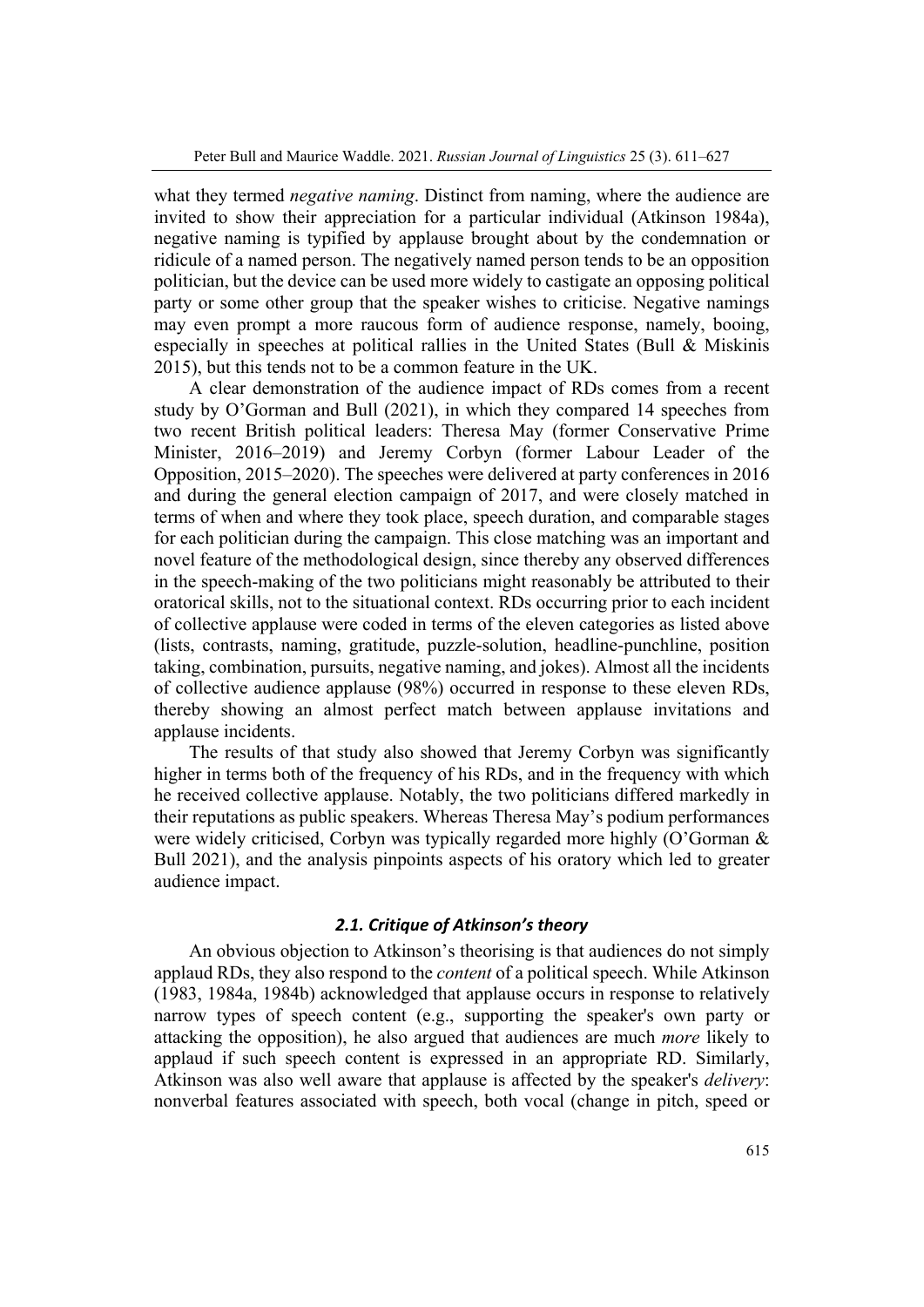intonation) and non-vocal (stance, gaze or gesture). But again, Atkinson argued that audiences are much *more* likely to applaud if a RD is accompanied by appropriate delivery (Atkinson 1984a: 84).

Atkinson's (e.g., 1983, 1984a, 1984b) original observations have made an enormous contribution to our understanding of political rhetoric. In summary, his key theoretical insight was the analogy between audience applause and conversational turn-taking. Just as people take turns in conversation by anticipating when the speaker will reach the end of an utterance, so audience members are able to anticipate when the speaker will reach a completion point through RDs embedded in the structure of talk. This enables them to applaud at appropriate moments, and is reflected in the close synchronisation between speech and applause.

However, while not detracting in any way from Atkinson's (1983, 1984a, 1984b) important theoretical insights, several major theoretical modifications to his conceptual framework have been proposed (Bull 2000, 2006, Bull & Wells 2002). Firstly, one important modification relates to the role of cross-cultural differences. Thus, based on Atkinson's theoretical framework, two studies of Japanese political speeches were conducted: the first on 36 speeches delivered in the 2005 Japanese general election (Bull & Feldman 2011), the second on 38 speeches from the 2009 Japanese general election (Feldman & Bull 2012).

One notable feature of the study by Bull and Feldman (2011) was that applause occurred most frequently in response to *requests for support* (29% of incidents of applause). This made an interesting comparison with the data for British political speeches. Whereas Atkinson's analyses (e.g., 1983, 1984a, 1984b) were based on the proposal that applause invitations from British politicians are implicit (i.e., built into the construction of talk to indicate to the audience when applause is appropriate), in contrast, in these Japanese speeches, the politicians explicitly asked for support, which they received in the form of applause. Hence, it was decided to make a comparison of what were termed *explicit* and *implicit* RDs. Notably, the majority of applause incidents occurred in response to explicit invitations from the speaker: 68% in the study of the 2005 election (Bull & Feldman 2011), 70% in the study of the 2009 election (Feldman & Bull 2012).

Secondly, delivery is arguably as integral to applause invitation as is the use of RDs. Whereas Atkinson argued that appropriate delivery only increases the chance of a RD being applauded (Atkinson 1984a: 84), Bull and Wells (2002) proposed that delivery is important in indicating whether *or not* the message constitutes an invitation to applaud. For example, a speaker might use a three-part list, but their associated delivery suggests that they intend to continue with the speech. Hence, a RD in itself is not sufficient to constitute an applause invitation – it also has to be accompanied by appropriate delivery.

Thirdly, not all applause is "typically" synchronised with speech in the way in which Atkinson describes. In this context, he observed that "...displays of approval are seldom delayed for more than a split second after a completion point, and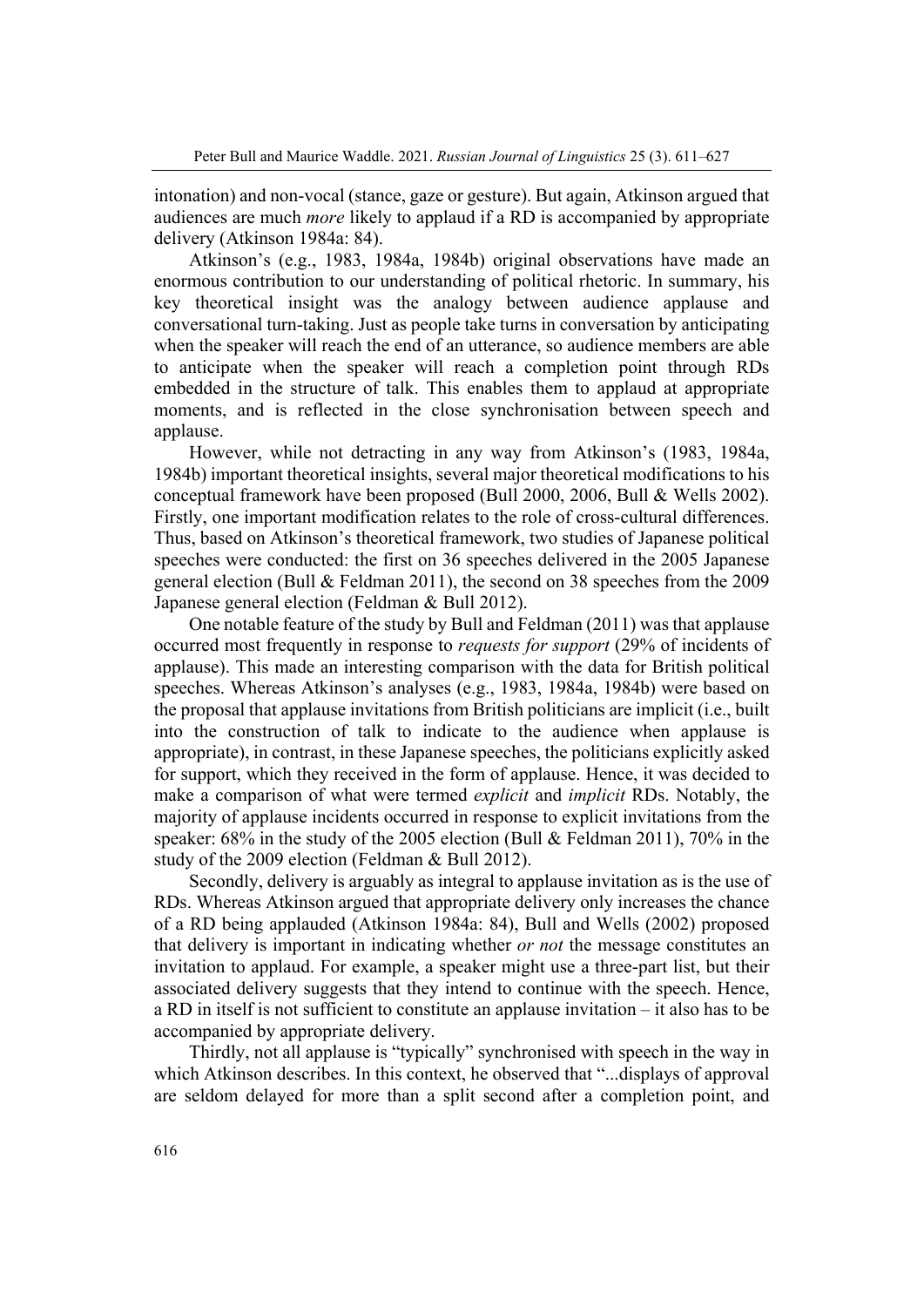frequently just before one is reached" (1984a: 33). This contrasts with the results of a more formal analysis by Bull and Noordhuizen (2000) of speaker-audience synchrony, based on six speeches delivered by the three leaders of the principal British political parties to their respective party conferences in 1996 and 1997. The study was intended to assess both the frequency of speaker-audience synchrony, and also to analyse instances where this failed to occur. The results showed that only 61% of audience applause was fully synchronised with speech in the way in which Atkinson described. A further discussion of the results of this study concerning synchrony, or a lack thereof, is presented below in section 3.1.

Fourthly, a significant distinction can be made between invited and uninvited applause (Bull 2000). Atkinson's analysis was concerned with applause invited through RDs, but uninvited applause can also occur through a misreading of RDs (Bull & Wells 2002) or, in the absence of RDs, as a direct response to the content of speech if that content is of particular importance to the audience (Bull 2000).

A good example of uninvited applause through misreading a RD comes from a speech by William Hague (7 October, 1999). At that time he was Leader of the Conservative Opposition, and subsequently became Foreign Secretary (2010-2014) in the coalition government led by David Cameron. Hague received collective applause when he said "What annoys me most about today's Labour politicians is not their beliefs – they're entitled to those – but their sheer, unadulterated hypocrisy. They say one thing and they do another". In this extract, Hague used the RD of a contrast twice in quick succession ("beliefs" are contrasted with "hypocrisy," "saying one thing" is contrasted with "doing another"). However, Hague also showed a very clear and visible intake of breath following the phrase "they do another," which suggested that his intention had been to continue. Hence, the applause which occurred immediately after "…they do another" was judged to have been uninvited and interruptive. From this perspective, uninvited applause may occur not only as a direct response to the content of the speech, but also through misreading of RDs as applause invitations, when the associated delivery suggests that the politician intends to continue with his speech.

Some good examples of uninvited applause as a direct response to speech content can be found in the analysis of speeches by Theresa May and Jeremy Corbyn referred to above (O'Gorman & Bull 2021). In that study, it was noted that almost all incidents of collective applause occurred in response to invitations through RDs. However, in the speeches by Corbyn, there were a few exceptions of uninvited applause which could be seen as direct responses to speech content. So, for example, in the following extract (1a), the interruptive applause and cheering seems to be a direct response to the mention of the National Health Service:

(1a) *It was that great Labour government before I was born that gave us the National Health Service after the Second World War...* (CHEERING & APPLAUSE) *because they believed in the principles of an inclusive sustainable society* (campaign speech in Scarborough, Yorkshire, 2017).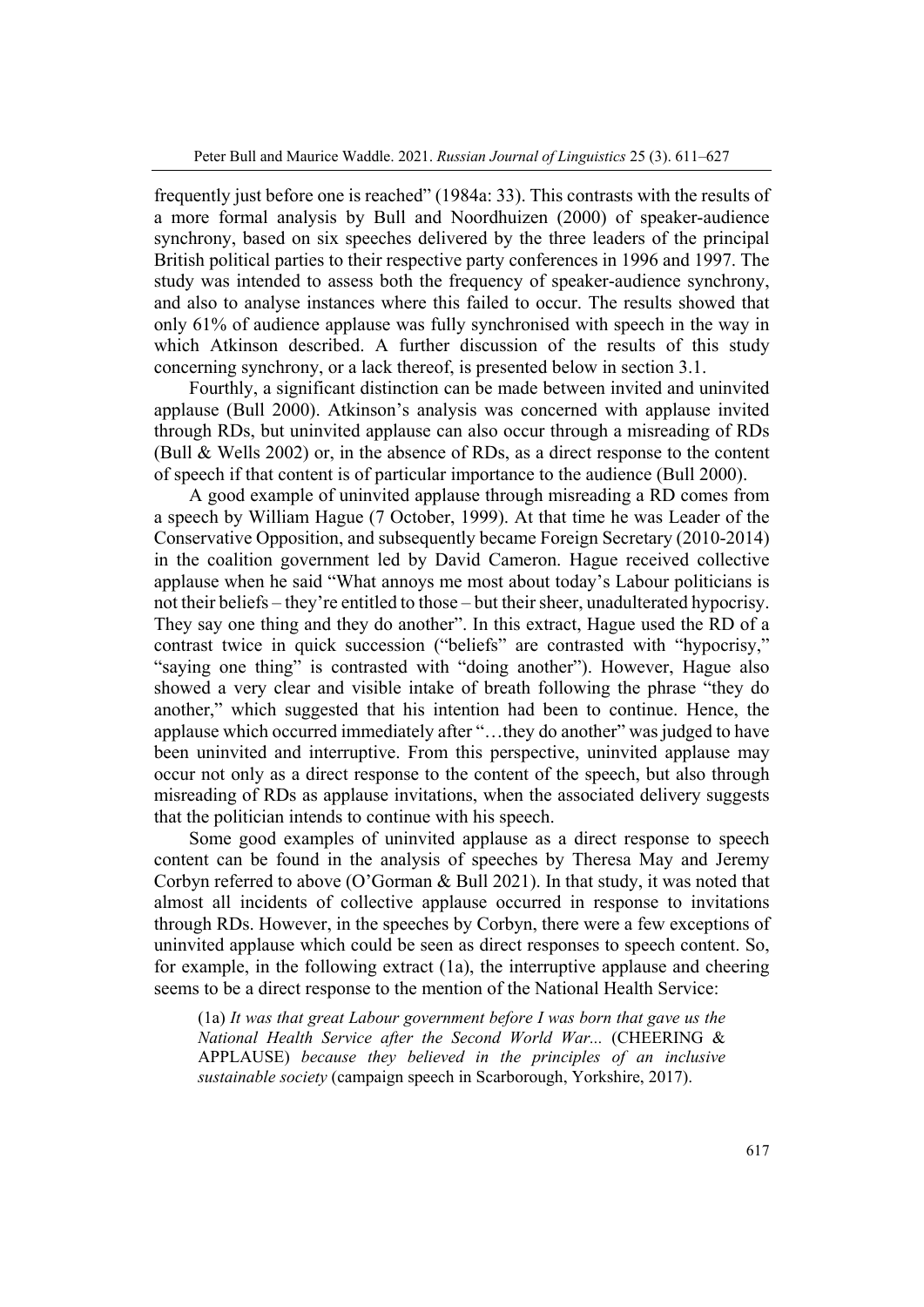Again, in the following example (1b), the interruptive applause seems to be a direct response to the mention of "children who are not properly fed":

(1b) *It's the election of 2017, the election of 2017 that says we want to develop our country fit for the 21st century. We don't pass by on the other side in life. We look out for, and support each other. So why should we have a government that passes by on the other side to the homeless, to the children who are not properly fed,* (APPLAUSE) *to the small businesses struggling to survive, to those who want to change and improve their lives, and build a strength to our communities* (campaign speech in Scarborough, Yorkshire, 2017).

The National Health Service (NHS) and child poverty are major issues for the Labour Party, and their mere mention in these speeches was enough to evoke applause without invitation through RDs. From this perspective, uninvited applause is of particular relevance to the analysis of emotionalisation in political discourse, since it may indicate highly emotive audience responses.

# **3. Emotionalisation in audience responses**

## *3.1. Mismatches (lack of synchrony)*

In the study of speaker-audience synchrony referred to above (Bull & Noordhuizen 2000), four ways were distinguished whereby lack of synchronisation may occur between speech and audience applause (referred to as *mismatches*). One form of mismatch – *interruptions of applause by the speaker* (speaking before the applause has subsided) – notably differs in certain important respects from the other three types of mismatch. In particular, whereas the other three relate to audience behaviour, this is the only category that deals with the behaviour of the speaker. Furthermore, as Atkinson (1985) pointed out, a charismatic orator – by speaking into the applause – may create an impression of overwhelming popularity, struggling to be heard while at the same time inhibiting and frustrating the audience. When the speaker does finally allow the audience an opportunity to respond, their desire to applaud may have intensified, thereby the speaker is seen as receiving a rapturous reception. As such, interruptions of applause by the speaker may be strategic, stirring up the audience into a high degree of expressed emotion. However, there is no reason to believe that every incident of the speaker interrupting applause is necessarily strategic in the way Atkinson (1985) describes. Audience applause can simply go on for so long that the speaker has to interrupt in order to continue with the speech. Thus, speaker interruption of audience applause is regarded as a mismatch, but one of a special kind.

One form of audience mismatch is *isolated applause* (claps from one or two people), which Heritage and Greatbatch (1986) distinguish from collective applause. Given that isolated applause does not involve a co-ordinated response from all or a large proportion of the audience, it may be regarded as a mismatch. Secondly, another form of audience mismatch (referred to as *delayed applause*) may occur if there is an extended silence between the speaker's utterance and the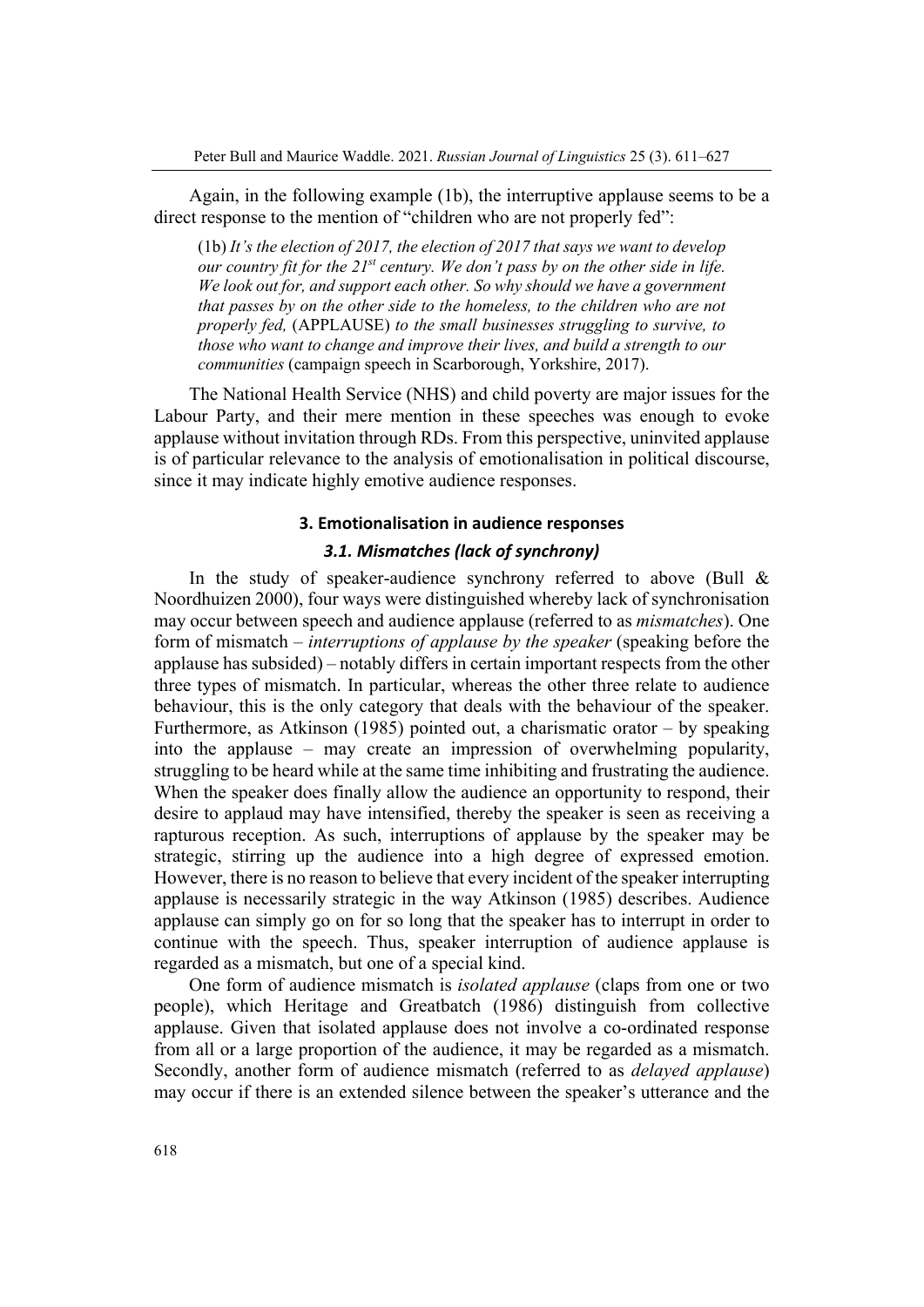applause. Silence suggests that the speaker was expecting applause, but for some reason the audience failed to respond appropriately, hence a failure of synchronisation between speaker and audience, just as an extended silence in conversation may also be considered awkward.

Thirdly, just as interruptions in conversation may be regarded as potentially disruptive to turn-taking, so too interruptive applause may be regarded as a form of mismatch. Such incidents may be initiated either by the speaker, as indicated above, or indeed by the audience. The audience may interrupt the flow of the speaker by applauding well in advance of a completion point; this can be regarded as a mismatch, whether or not the speaker goes on to complete what they were saying. However, brief *overlaps* where the audience starts to applaud just before the speaker completes an utterance (similarly, cases where the speaker resumes speaking as applause begins to subside) would not be regarded as mismatches, because they suggest the anticipation of a completion point. Such events are comparable to brief overlaps in conversation between one speaker and another, which also would not be regarded as interruptive.

Across all six speeches, audience mismatches accounted for a mean 29.2% of applause events, and speaker mismatches for 12.9% (Bull & Noordhuizen 2000). By far the most frequently occurring type of mismatch was applause where the audience interrupts the speaker (mean: 17.8% of applause events), followed by incidents where the speaker interrupts the applause (mean: 12.9%). Delayed applause accounted for a mean 7.5% of applause events; isolated applause was the least frequently occurring type of mismatch (mean: 4.7%).

Mismatches can occur for a whole variety of reasons (Bull & Noordhuizen 2000), but in the context of this paper they are of notable interest as potential indicators of audience emotional responses. Whilst both delayed and isolated applause may reflect a lack of audience enthusiasm, instances where audiences are interruptive of speakers may be important indicators of emotionality. For example, although interruptive applause may be seen as a failure of synchronisation (the audience fails to applaud at a completion point), it may also be seen to reflect audience enthusiasm – in their eagerness to endorse aspects of the speech, they do not wait for the completion point to be reached. This can be seen in the above extracts from Jeremy Corbyn's 2017 speech. In extract 1a, their cheering and applause following the mere mention of the NHS appears indicative of their attachment, and perhaps pride, in the UK's publicly funded healthcare system. In extract 1b, the timing of the interruptive applause is symptomatic of a negative emotional response – displeasure or even anger – related to the speaker calling attention to child poverty.

## *3.2. Other audience responses: laughter, cheering, chanting, and booing*

Of course, not all audience responses take the form of applause. In the two studies of the Japanese general elections of 2005 (Bull & Feldman 2011) and 2009 (Feldman & Bull 2012), it was found that audience responses could be divided into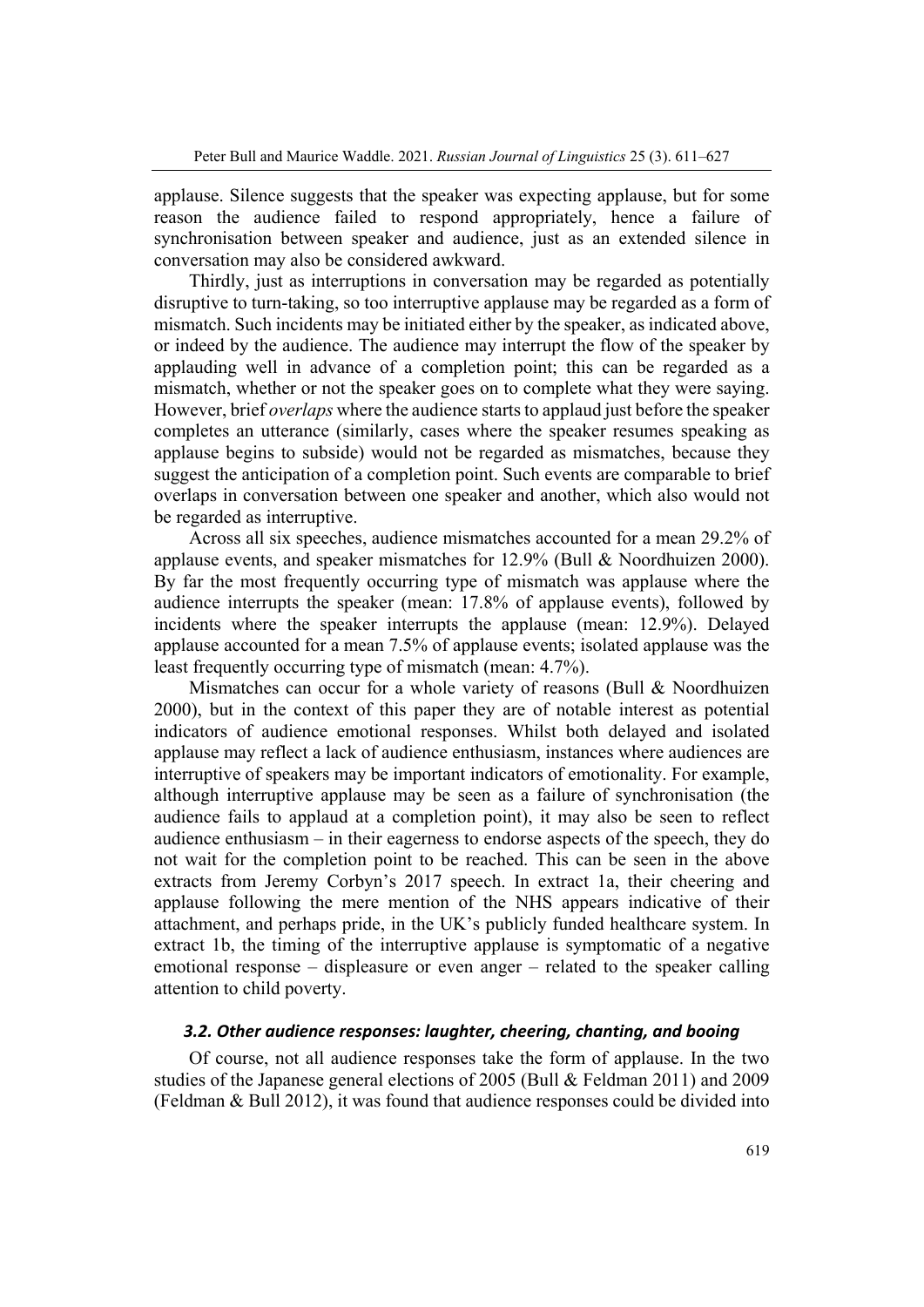laughter and cheering, as well as applause. Although collective applause was the predominant form of audience response in the 2005 election (59% of responses), there was also a substantial proportion of laughter (25%) and cheering (16%). In the 2009 election, there was almost as much laughter (39%) as applause (40%); cheering was 9%.

In a study of speeches from the 2012 American presidential election (Bull  $\&$ Miskinis 2015), chanting and booing were found in addition to laughter, cheering and applause. Most of these forms of response (applause, laughter, cheering and chanting) can be regarded as typically conveying a positive emotional message, which has been subsumed within the concept of affiliative responses (discussed in section 3.2.1). The only exception is booing, which may or may not be an affiliative response; because of its distinctive character, it is analysed separately (and discussed in section 3.2.2).

## *3.2.1. Affiliative responses*

One way of assessing the impact of affiliative responses is to compare them with electoral performance, and this form of analysis has been conducted in three separate studies (Bull & Miskinis 2015, Feldman & Bull 2012, Goode & Bull 2020).

The study by Feldman and Bull (2012) was based on 38 speeches delivered during the 2009 Japanese general election by 18 candidates for the House of Representatives (the lower house of the National Diet of Japan). The results showed no significant correlations between electoral success (measured in terms of whether or not the candidate was elected, and the proportion of votes cast) and what was termed *affiliative response rate* (incidents of applause, laughter, or cheering per minute of speech). However, it is important to stress that the speeches analysed in this study were delivered at indoor meetings (at places such as school classrooms or gymnasia), attended principally by individuals who were already supporters of the candidates and their political group, and were most likely to vote for them. Those who gather at these meetings do so more to encourage the candidates and show loyalty to them and their political party, rather than to appraise the political views and policies of speech-making candidates before deciding for whom to cast their vote. At these "rallies of the faithful" (Feldman & Bull 2012: 393), affiliative responses were only to be expected. Hence, it is perhaps unsurprising that affiliative response rate was not predictive of electoral success.

In contrast, two other studies were conducted in the context of the American presidential elections of 2012 (Bull & Miskinis 2015) and 2016 (Goode & Bull 2020), based on speeches delivered in informal public meetings without a preselected audience, in a sample of so-called swing states. Swing states are those in which no single candidate or party has overwhelming support. In the American political system, it is the electoral college that votes in the president, not the popular vote; furthermore, whoever wins a state takes all the electoral college votes for that state. Thus, winning swing states is critical, and is the best opportunity for the main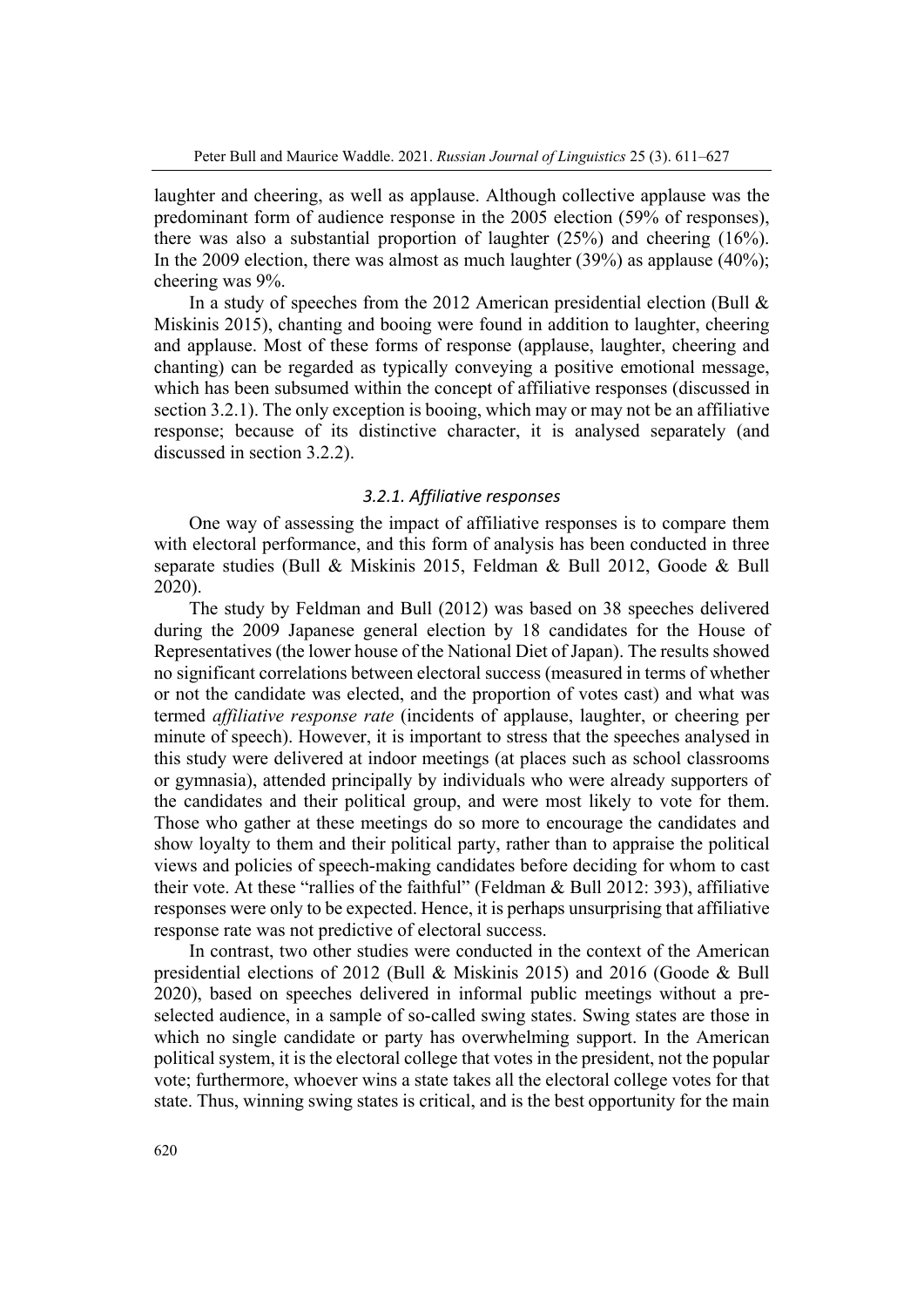political parties to make significant gains in the electoral college. In these open public meetings, it was hypothesised that affiliative responses might be a more significant indicator of speaker popularity, hence, affiliative response rates in this study would be predictive of electoral success.

In the study based on the 2012 election (Bull & Miskinis 2015), ten speeches were analysed, delivered in informal outdoor locations (stadiums, parks, and fields) by the two candidates (Barack Obama, the incumbent Democrat president, and Mitt Romney, the Republican challenger) in the following swing states: Wisconsin, North Carolina, Florida, Ohio, and Iowa. The rate of affiliative responses (per minute) was correlated for both candidates with their election results (percentage of votes) for the ten swing state speeches. The results showed a significant positive correlation between affiliative response rates and electoral success ( $r = .67$ ,  $p = .017$ , Pearson's one-tailed). Notably, Obama had a higher affiliative response rate and a higher percentage of the vote in Wisconsin, Florida, Ohio, and Iowa; Romney had a higher affiliative response rate and higher percentage of the vote in North Carolina.

In the study based on the 2016 election (Goode & Bull 2020), the candidates were Hilary Clinton (Democrat) and Donald Trump (Republican). In the following swing states, the candidates delivered the speeches in both indoor and outdoor locations (auditoriums, gymnasiums, halls, and parks): Michigan, Pennsylvania, Florida, New Hampshire, and Colorado. Audiences attended meetings which required prior bookings, but did not require a declaration of party affiliation. In this regard, they can be interpreted as unselected, but more restrictive to the general public than the 2012 presidential election campaign speeches that took place in venues allowing free attendance (Bull & Miskinis 2015).

In this study (Goode & Bull 2020), both the affiliative response rate (number of responses per minute) and total audience response times were correlated with the election results (percentage of votes received by each speaker) for the ten swing-state speeches. (As speeches varied in length, the total audience response time was then calculated as a proportion of overall speech time). Results showed a non-significant correlation between affiliative response rate (.20), but a significant correlation between duration of audience responses and electoral success  $(.73, p < .01)$ .

Notably, the popularity of a speaker may be reflected in both the duration and frequency of affiliative responses. If audiences respond more frequently with affiliative responses or if those responses go on for a longer period of time, this suggests a more positive emotional response to the speaker (i.e., audiences are motivated towards expressions of approval and appreciation of the speaker or the speaker's message). This is supported by the significant correlations with electoral performance, which show that affiliative response rate (Bull & Miskinis 2015) and response duration (Goode & Bull 2020) are predictive of electoral success.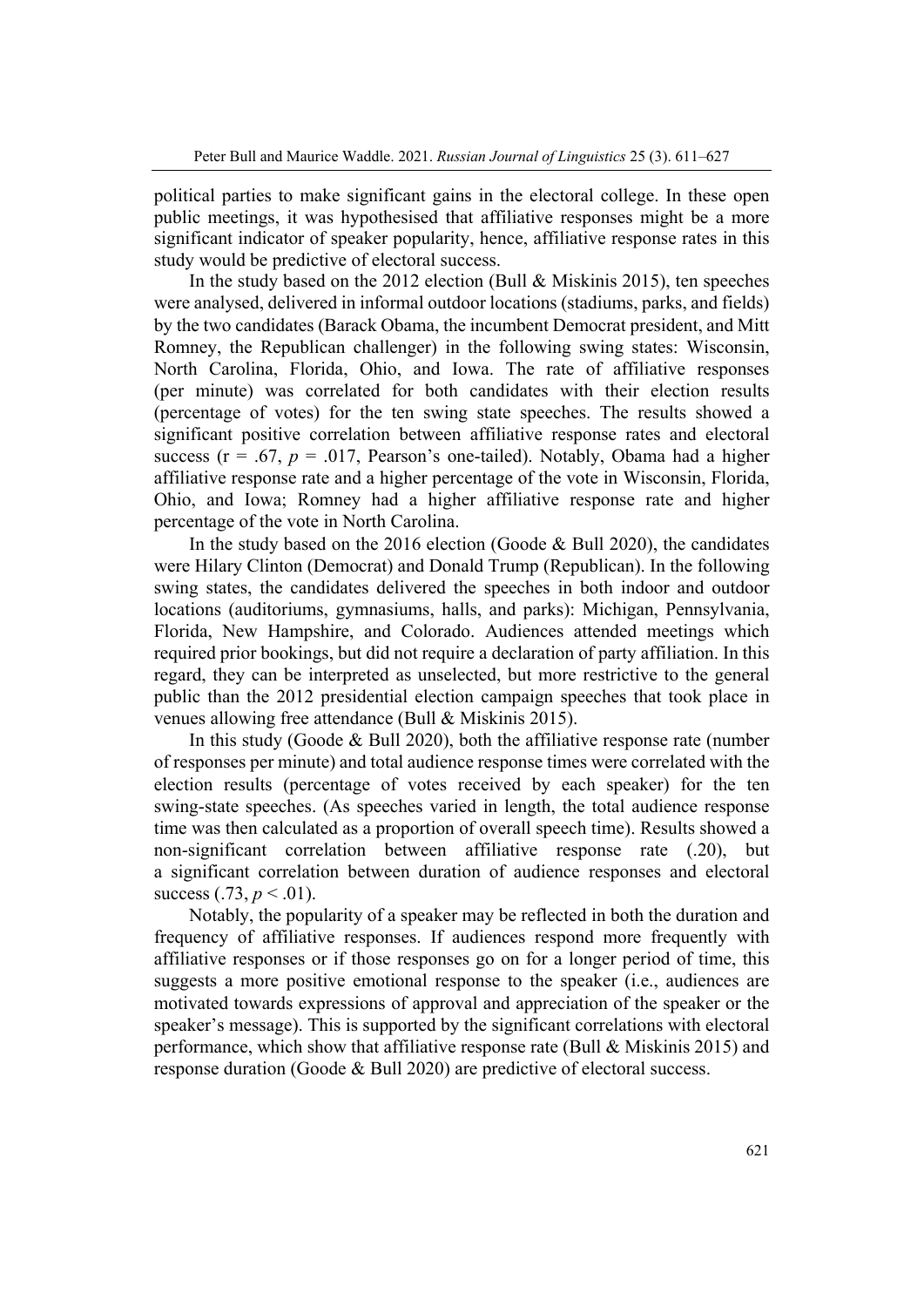## *3.2.2. Booing*

Booing is a highly emotive audience response, whereby audiences typically express their disapproval of the speaker. According to Clayman (1993), the way in which booing occurs is quite different from that of applause. Booing tends to be preceded by a sizeable delay, by another form of audience behaviour (e.g., clapping, heckling, jeering, or shouting), or by a combination of these. Clayman further proposed that there are two principal ways in which an audience can coordinate its behaviour, which he refers to as *independent decision-making* and *mutual monitoring*. In independent decision-making, individual audience members may act independently of one another yet still manage to coordinate their actions, for example, through applause in response to RDs. In what Clayman calls mutual monitoring, individual response decisions may be guided, at least in part, by reference to the behaviour of others. Responses organised primarily by independent decision-making typically begin with a "burst" that quickly builds to maximum intensity, as many audience members begin to respond together; whereas, in contrast, mutual monitoring tends to bring about a *staggered onset*, as the initial reactions of a few audience members prompt others to respond. Clayman writes that "...clappers usually act promptly and independently, while booers tend to wait until other audience behaviours are underway" (1993: 124).

Interestingly, data from the study by Bull and Miskins (2015) showed evidence for two distinctive types of booing: disaffiliative (the audience boo the speaker), and affiliative (the audience align with the speaker to boo political opponents). The following example of disaffiliative booing comes from a speech delivered by the Republican presidential candidate Mitt Romney to a predominantly hostile audience at a conference in Houston, Texas during the 2012 presidential election (11 July, 2012). "If our goal is jobs, we have to stop spending a trillion dollars more than we take in every year. And so, I am gonna eliminate every non-essential programme I can find. That includes Obamacare. <sup>1</sup> And I'm gonna work to reform…". Not only was Romney booed for this statement, there were shouts of "No", "Shame" and "Get off the stage", which appear indicative of the audience expressing their disapproval and aversion at his proposed removal of Obamacare.

A contrasting example of affiliative booing can be seen in the following statement from a speech by Barack Obama (the incumbent Democratic president) at Colorado State University (28 August, 2012): "Last week my opponent's [i.e., Romney's] campaign went so far as to write you off as a lost generation. That's you according to them". When the audience booed this statement, they could be seen not as attacking Obama, but as aligning themselves with Obama by expressing their disapproval of his opponent Romney. Affiliative booing is typically preceded by RDs, hence may be seen as an invited response, unlike disaffiliative booing, which is typically not preceded by RDs, given that it is an unwelcome response for the

<sup>&</sup>lt;sup>1</sup> In 2010, President Obama introduced the Affordable Care Act – known as *Obamacare* – which represented major changes to the provision of health care in the USA.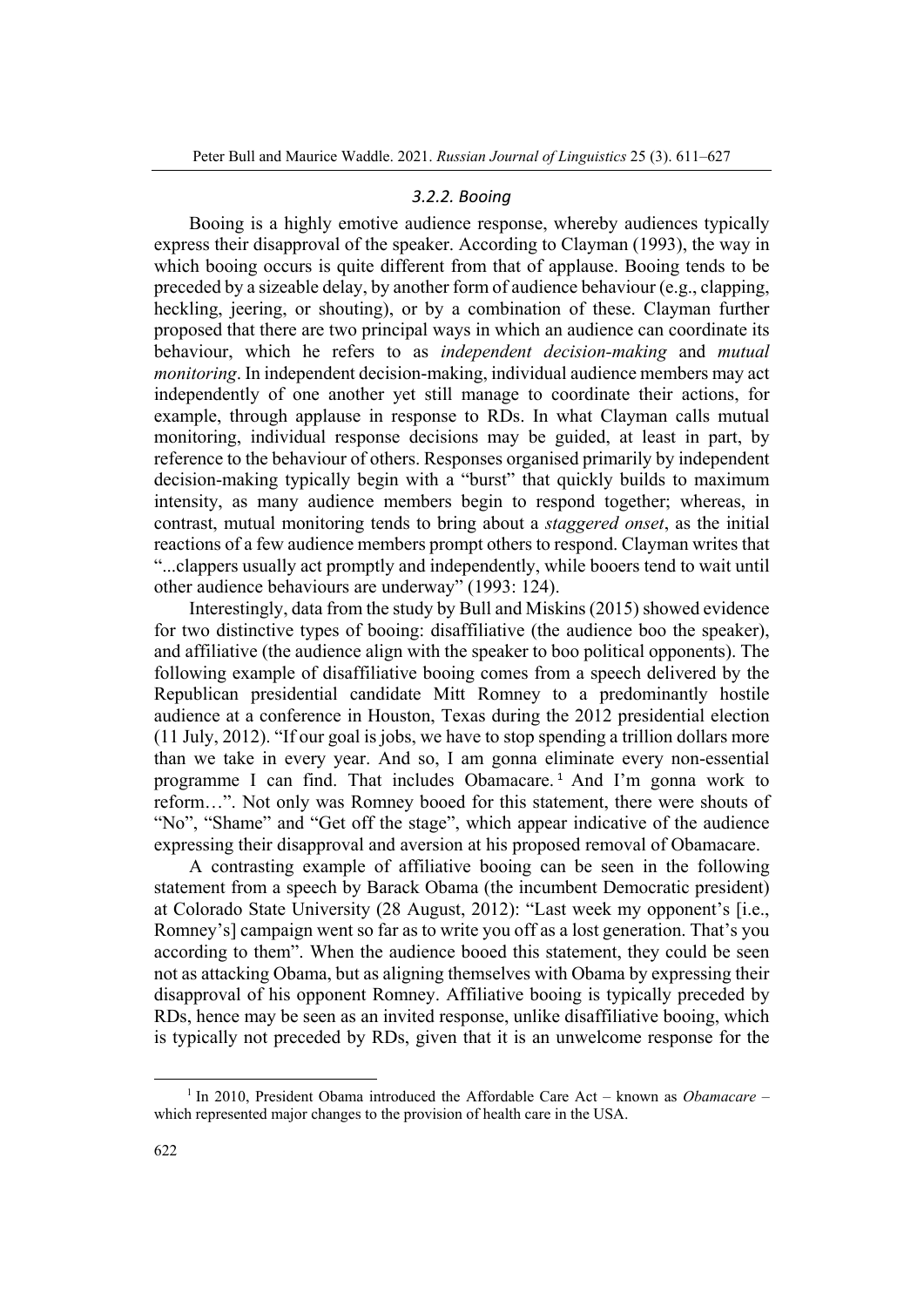speaker. In the eleven speeches by Obama and Romney, 7% of audience responses took the form of affiliative booing, most frequently associated with the RD of negative naming (accounting for 55% of devices associated with affiliative booing).

Negative naming does also occur in British political speeches, but typically as a form of applause invitation (Bull & Wells 2002), for example, a speaker derides or ridicules a named opponent, which tends to prompt expressions of audience approval in the form of clapping. However, no instances of affiliative booing were identified in any of the aforementioned analyses of British political speeches (e.g., Atkinson 1984a, Bull 2006, Heritage & Greatbatch 1986); affiliative booing seems to be characteristic primarily to American political culture. Notably, neither negative naming nor booing (affiliative or disaffiliative) were observed in either of the foregoing studies of Japanese speeches (Bull & Feldman 2011, Feldman & Bull 2012), and very rarely in a study of Norwegian speeches (Iversen & Bull 2016). However, some instances of booing were observed in an analysis of French presidential speeches (Ledoux & Bull 2017), although in every instance the booing was exclusively affiliative, invited by the speaker to attack the rival candidate, typically through use of negative naming. These findings are strong indicators of cross-cultural differences in terms of audience emotionalisation in political speeches.

Most of the audience responses discussed above (applause, laughter, cheering, and chanting) were affiliative, that is to say, the audience are invited to align with the speaker. However, even booing can be affiliative, as shown in the analyses of both American and French speeches (Bull & Miskinis 2015, Ledoux & Bull 2017). Of course, booing can also be disaffiliative, for example, when Romney was booed in his speech in Texas (Bull & Miskinis 2015); but on occasions so too can applause, cheering, laughter, and chanting (e.g., audiences may slow hand clap, cheer, or laugh at a pratfall by the speaker). From this perspective, it is not the responses themselves that are intrinsically affiliative or disaffiliative, but how they are used and in what context. The range of nuanced speaker-audience interaction revealed by such studies clearly highlights the potential for future emotionalisation research.

## **4. Conclusions**

Overall, in this paper it has been proposed that both invited and uninvited audience responses provide important clues to emotionalisation in political speeches. So, for example, the popularity of a speaker may be reflected in both the duration and frequency of affiliative responses. If audiences respond more frequently with affiliative responses or if those responses go on for a longer period of time, both suggest a more positive emotional response to the speaker. This view is supported by the significant correlations with electoral performance, which show that both the rate and the duration of affiliative responses (Bull & Miskinis 2015, Goode & Bull 2020) are predictive of electoral success.

Furthermore, both uninvited and interruptive applause can provide notable clues to issues on which the audience has strong feelings. Whereas interruptive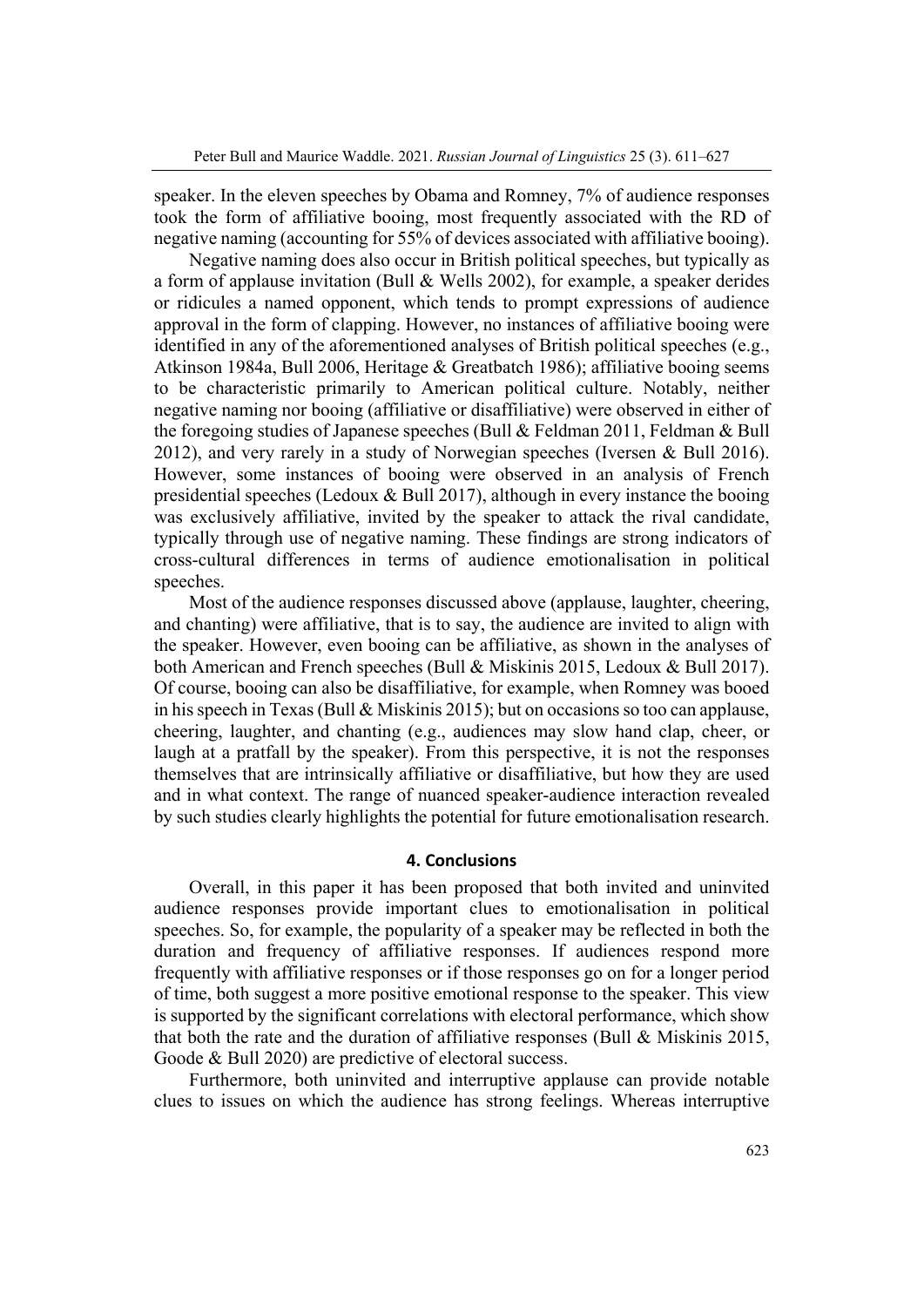applause may reflect audience enthusiasm, an orator who interrupts applause may be both inhibiting and frustrating, such that when finally allowed an opportunity to respond, the audience applause may be noticeably more enthusiastic and rapturous. Thereby, the speaker may stir up the audience into a high degree of expressed emotion (Atkinson 1985).

Booing is in a separate category of its own. It is a highly emotional audience response, whereby audiences may express their disapproval of the speaker. Data from Bull and Miskinis (2015) showed evidence for two distinctive types of booing: disaffiliative (the audience boo the speaker), and affiliative (the audience align with the speaker to boo political opponents). In cases of affiliative booing, speakers appear to motivate audiences towards an expression of negative emotionality, typically directed not at anyone in attendance, but at disfavoured opponents (individuals or groups).

Applause alone was the focus of Atkinson's original theory of speakeraudience interaction (e.g., 1983, 1984a, 1984b), but subsequent research has both refined his analysis of applause (through the detailed examination of mismatches), and extended it to other forms of audience response (cheering, laughter, chanting, and booing). Also, Atkinson's original theory was not concerned with emotionalisation in political speech-making, but rather with how applause was invited in relation to group identities through ingroup praise and/or outgroup derogation. However, his analyses have provided important insights into speakeraudience interaction, and a powerful stimulus for associated research. Thereby, useful clues have been provided for the analysis of emotionalisation in political speeches, through the development of a theoretical framework whereby the dialogic interaction between speakers and their audiences can be conceptualised and more clearly understood.

#### **© Peter Bull and Maurice Waddle, 2021**



This work is licensed under a Creative Commons Attribution 4.0 International License https://creativecommons.org/licenses/by/4.0/

#### **REFERENCES**

- Atkinson, J. Maxwell. 1983. Two devices for generating audience approval: A comparative study of public discourse and text. In Konrad Ehlich & Henk C. van Riemsdijk (eds.), *Connectedness in Sentence, Discourse and Text*, 199–236. Tilburg: Tilburg Papers in Linguistics.
- Atkinson, J. Maxwell. 1984a. *Our Masters' Voices: The Language and Body Language of Politics*. London: Methuen.
- Atkinson, J. Maxwell. 1984b. Public speaking and audience responses: Some techniques for inviting applause. In J. Maxwell Atkinson & John Heritage (eds.), *Structures of Social Action: Studies in Conversation Analysis*, 370–409. Cambridge: Cambridge University Press.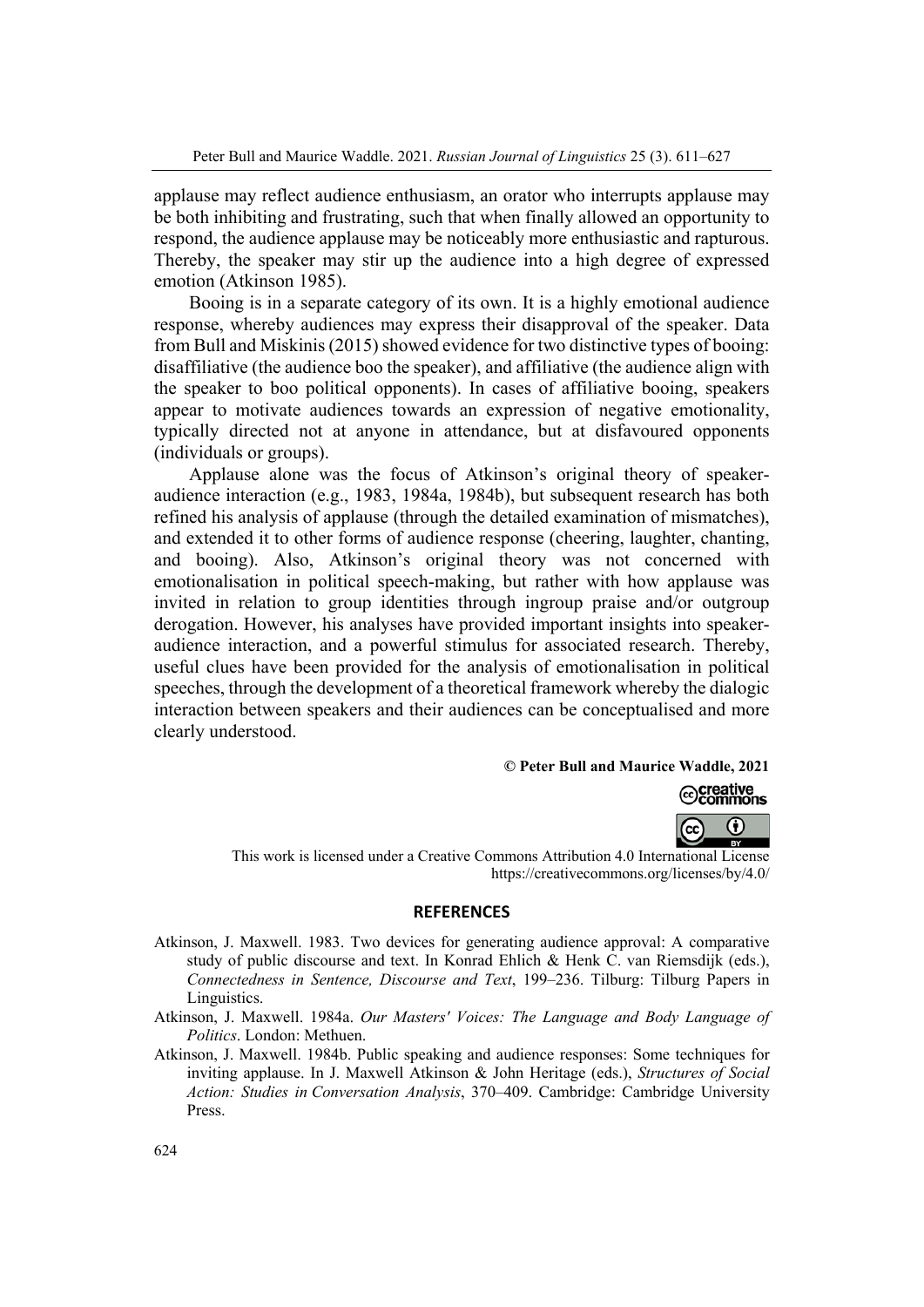- Atkinson, J. Maxwell. 1985. Refusing invited applause: Preliminary observations from a case study of charismatic oratory. In Teun A. van Dijk (eds.), *Handbook of Discourse Analysis: Volume 3 Discourse and Dialogue*, 161–181. London: Academic Press.
- Bull, Peter. 2000. Do audiences applaud only 'claptrap' in political speeches? An analysis of invited and uninvited applause. *Social Psychology Review* 2. 32–41.
- Bull, Peter. 2006. Invited and uninvited applause in political speeches. *British Journal of Social Psychology* 45. 563–578. https://doi.org/10.1348/014466605X55440
- Bull, Peter. 2016. Claps and claptrap: The analysis of speaker-audience interaction in political speeches. *Journal of Social and Political Psychology* 4 (1). 473–492. https://doi.org/ 10.5964/jspp.v4i1.436
- Bull, Peter & Ofer Feldman. 2011. Invitations to affiliative audience responses in Japanese political speeches. *Journal of Language and Social Psychology* 30. 158–176. https://doi.org/10.1177/0261927X10397151
- Bull, Peter & Karolis Miskinis. 2015. Whipping it up! An analysis of audience responses to political rhetoric in speeches from the 2012 American presidential elections. *Journal of Language and Social Psychology* 34 (5). 521–538. https://doi.org/10.1177/ 0261927X14564466
- Bull, Peter & Merel Noordhuizen. 2000. The mistiming of applause in political speeches. *Journal of Language and Social Psychology* 19. 275–294. https://doi.org/10.1177/ 0261927X00019003001
- Bull, Peter & Pam Wells. 2002. By invitation only? An analysis of invited and uninvited applause. *Journal of Language and Social Psychology* 21. 230–244. https://doi.org/ 10.1177/0261927X02021003002
- Clayman, Steven E. 1993. Booing: The anatomy of a disaffiliative response. *American Sociological Review* 58 (1). 110–130. https://doi.org/10.2307/2096221
- Duncan, Starkey & Donald W. Fiske. 1985. *Interaction Structure and Strategy*. New York: Cambridge University Press.
- Feldman, Ofer & Peter Bull. 2012. Understanding audience affiliation in response to political speeches in Japan. *Language and Dialogue* 2 (3). 375–397. https://doi.org/10.1075/ ld.2.3.04fel
- Goode, Ewan J. K. & Peter Bull. 2020. Time does tell: An analysis of observable audience responses from the 2016 American presidential campaigns. *Journal of Social and Political Psychology* 8 (1). 368–387. https://doi.org/10.5964/jspp.v8i1.953
- Heritage, John & David Greatbatch. 1986. Generating applause: A study of rhetoric and response at party political conferences. *American Journal of Sociology* 92 (1). 110–157. https://doi.org/10.1086/228465
- Iversen, Stine & Peter Bull. 2016. Rhetorical devices and audience responses in Norwegian political speeches. *Politics, Culture & Socialization* 7 (1–2). 97–118. https://doi.org/ 10.3224/pcs.v7i1-2.06
- Jefferson, Gail. 1990. List-construction as a task and resource. In George Psathas (eds.), *Interaction Competence*, 63–92. Lanham: University Press of America.
- Ledoux, Sarah & Peter Bull. 2017. Order in disorder: Audience responses and political rhetoric in speeches from the second round of the 2012 French presidential election. *Pragmatics & Society* 8 (4). 520–541. https://doi.org/10.1075/ps.8.4.03led
- O'Gorman, Victoria & Peter Bull. 2021. Applause invitations in political speeches: A comparison of two British party political leaders (Theresa May and Jeremy Corbyn). *Parliamentary Affairs* 74 (2). 354–377. https://doi.org/10.1093/pa/gsaa006
- Walker, Michael B. 1982. Smooth transitions in conversational turn-taking: Implications for theory. *The Journal of Psychology* 110. 31–37. https://doi.org/10.1080/00223980. 1982.9915322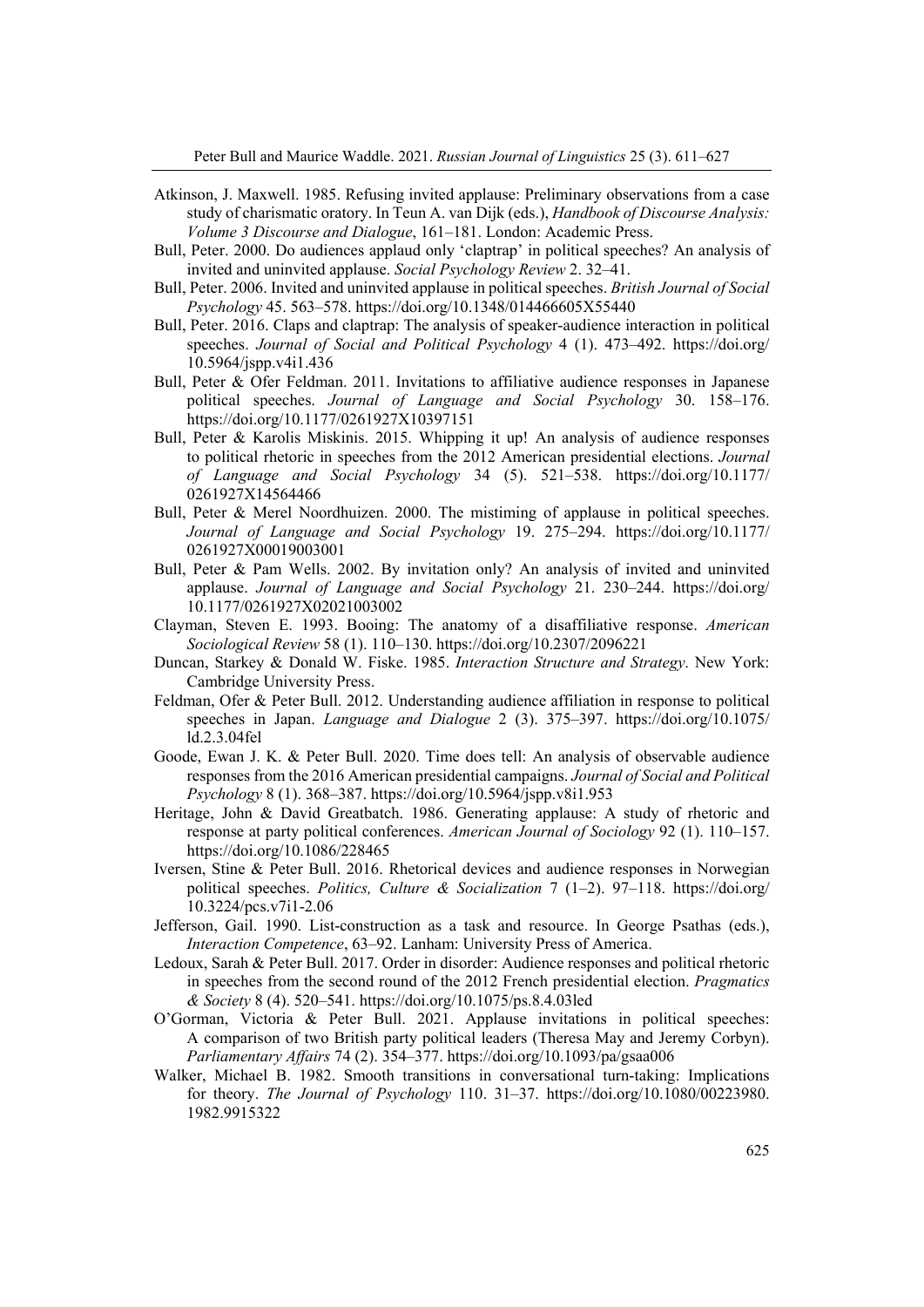**Article history:**  Received: 22 January 2021 Accepted: 21 May 2021

## **История статьи:**

Дата поступления в редакцию: 22 января 2021 Дата принятия к печати: 21 мая 2021

## **Bionotes:**

**Peter BULL** (PhD, University of Exeter, UK) is Honorary Professor in Psychology at the Universities of York and Salford (UK), and a Fellow of the British Psychological Society. His principal interest is the detailed microanalysis of interpersonal communication, especially political discourse. He has over 100 academic publications, principally concerned with this theme (e.g., Bull, P. (2003) *The Microanalysis of Political Communication: Claptrap and Ambiguity*, London: Psychology Press).

#### *Contact information:*

Department of Psychology University of York York, YO10 5DD, UK *e-mail:* profpebull@gmail.com Website: https://profbull.nfshost.com/ ORCID: 0000-0003-4739-2892

**Maurice WADDLE** (PhD, University of York, UK) lectures in the Department of Psychology at the University of York, UK. His research focuses on political communication, particularly the phenomenon of 'personalisation'. This includes personalised rhetoric used by politicians as a form of evasiveness in political interviews ('playing the man, not the ball') and personal attacks in UK Prime Minister's Questions. He has publications in the *Journal of Language and Social Psychology*, *Parliamentary Affairs*, the *Journal of Language Aggression and Conflict*, and the *Journal of Social & Political Psychology.*

## *Contact information:*

Department of Psychology University of York York, YO10 5DD, UK *e-mail:* maurice.waddle@york.ac.uk Twitter: @MauriceWaddle ORCID: 0000-0003-4679-7759

## **Сведения об авторах:**

**Питер БУЛЛ** получил степень PhD в Университете Эксетера, Великобритания. Почетный профессор психологии Йоркскго и Солфордскго университетов, а также член Британского психологического общества. Научные интересы – микроанализ межличностного общения, особенно в политическом дискурсе. Автор более 100 научных публикаций по данной теме.